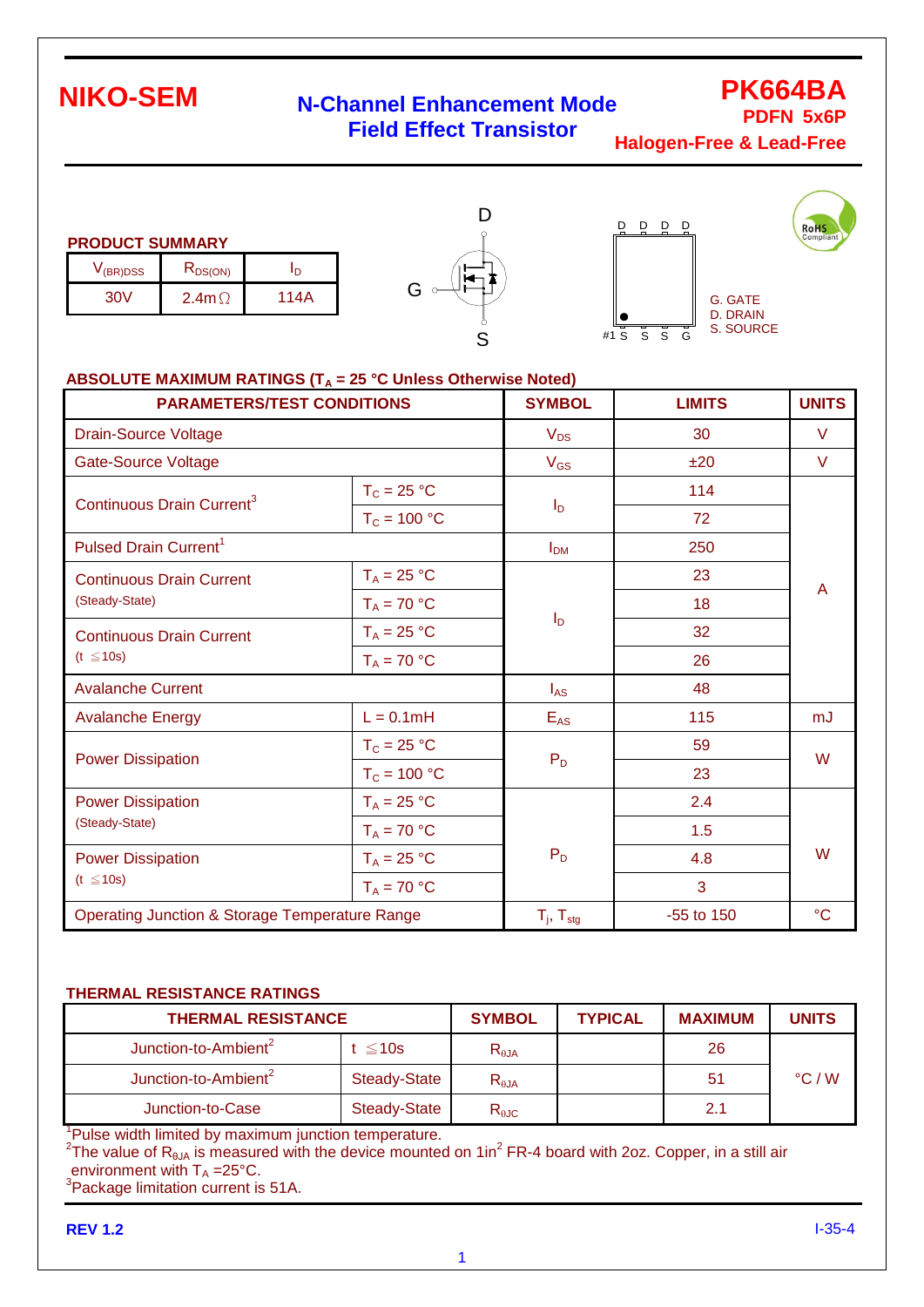### **N-Channel Enhancement Mode Field Effect Transistor**

**PK664BA PDFN 5x6P**

**Halogen-Free & Lead-Free**

|                                       |                             | <b>ELECTRICAL CHARACTERISTICS (T<sub>J</sub> = 25 °C, Unless Otherwise Noted)</b><br><b>SYMBOL</b><br><b>TEST CONDITIONS</b> |     | <b>LIMITS</b> |                |             |  |
|---------------------------------------|-----------------------------|------------------------------------------------------------------------------------------------------------------------------|-----|---------------|----------------|-------------|--|
| <b>PARAMETER</b>                      |                             |                                                                                                                              |     | <b>MIN</b>    | <b>TYP MAX</b> | <b>UNIT</b> |  |
|                                       |                             | <b>STATIC</b>                                                                                                                |     |               |                |             |  |
| Drain-Source Breakdown Voltage        | $V_{(BR)DSS}$               | $V_{GS} = 0V$ , $I_D = 250 \mu A$                                                                                            | 30  |               |                | $\vee$      |  |
| <b>Gate Threshold Voltage</b>         | $V_{GS(th)}$                | $V_{DS} = V_{GS}$ , $I_D = 250 \mu A$                                                                                        | 1.3 | 1.75          | 2.3            |             |  |
| Gate-Body Leakage                     | l <sub>GSS</sub>            | $V_{DS} = 0V$ , $V_{GS} = \pm 20V$                                                                                           |     |               | ±100           | nA          |  |
|                                       |                             | $V_{DS} = 24V$ , $V_{GS} = 0V$                                                                                               |     |               | 1              |             |  |
| Zero Gate Voltage Drain Current       | $I_{DSS}$                   | $V_{DS}$ = 20V, $V_{GS}$ = 0V, $T_J$ = 55 °C                                                                                 |     |               | 10             | $\mu$ A     |  |
| <b>Drain-Source On-State</b>          |                             | $V_{GS} = 4.5V$ , $I_D = 20A$                                                                                                |     | 2.2           | 3              | $m\Omega$   |  |
| Resistance <sup>1</sup>               | $R_{DS(ON)}$                | $V_{GS} = 10V$ , $I_D = 20A$                                                                                                 |     | 1.7           | 2.4            |             |  |
| Forward Transconductance <sup>1</sup> | g <sub>fs</sub>             | $V_{DS} = 5V$ , $I_D = 20A$                                                                                                  |     | 62            |                | S           |  |
|                                       |                             | <b>DYNAMIC</b>                                                                                                               |     |               |                |             |  |
| <b>Input Capacitance</b>              | $C_{iss}$                   |                                                                                                                              |     | 2809          |                | pF          |  |
| <b>Output Capacitance</b>             | $\mathbf{C}_{\text{oss}}$   | $V_{GS} = 0V$ , $V_{DS} = 15V$ , f = 1MHz                                                                                    |     | 490           |                |             |  |
| <b>Reverse Transfer Capacitance</b>   | $C_{\text{rss}}$            |                                                                                                                              |     | 324           |                |             |  |
| <b>Gate Resistance</b>                | $R_{q}$                     | $V_{GS} = 0V$ , $V_{DS} = 0V$ , $f = 1MHz$                                                                                   |     | 1             |                | $\Omega$    |  |
|                                       | $V$ Gs = 10 $V$             |                                                                                                                              |     | 57.3          |                | nC          |  |
| Total Gate Charge <sup>2</sup>        | $Q_{q}$<br>$V$ Gs = 4.5 $V$ | $V_{DS} = 15V$ , $V_{GS} = 10V$ ,                                                                                            |     | 29.3          |                |             |  |
| Gate-Source Charge <sup>2</sup>       | $Q_{gs}$                    | $I_D = 20A$                                                                                                                  |     | 9             |                |             |  |
| Gate-Drain Charge <sup>2</sup>        | $Q_{gd}$                    |                                                                                                                              |     | 14            |                |             |  |
| Turn-On Delay Time <sup>2</sup>       | $t_{d(on)}$                 |                                                                                                                              |     | 26            |                |             |  |
| Rise Time <sup>2</sup>                | $t_{r}$                     | $V_{DS} = 15V$ ,                                                                                                             |     | 15            |                | nS          |  |
| Turn-Off Delay Time <sup>2</sup>      | $t_{d(\text{off})}$         | $I_D \cong 20A$ , $V_{GS} = 10V$ , $R_{GEN} = 6\Omega$                                                                       |     | 56            |                |             |  |
| Fall Time <sup>2</sup>                | $t_{f}$                     |                                                                                                                              |     | 23            |                |             |  |
|                                       |                             | SOURCE-DRAIN DIODE RATINGS AND CHARACTERISTICS (T <sub>J</sub> = 25 °C)                                                      |     |               |                |             |  |
| Continuous Current <sup>3</sup>       | $\mathsf{I}_\mathsf{S}$     |                                                                                                                              |     |               | 59             | A           |  |
| Forward Voltage <sup>1</sup>          | $V_{SD}$                    | $I_F = 20A, V_{GS} = 0V$                                                                                                     |     |               | 1              | V           |  |
| <b>Reverse Recovery Time</b>          | $t_{rr}$                    |                                                                                                                              |     | 40            |                | nS          |  |
| <b>Reverse Recovery Charge</b>        | $Q_{rr}$                    | $I_F = 20A$ , dl <sub>F</sub> /dt = 100A / $\mu$ S                                                                           |     | 40            |                | nC          |  |
|                                       |                             |                                                                                                                              |     |               |                |             |  |

<sup>1</sup>Pulse test : Pulse Width  $\leq$  300  $\mu$ sec, Duty Cycle  $\leq$  2%.

<sup>2</sup>Independent of operating temperature.<br><sup>3</sup>Package limitation current is 51A.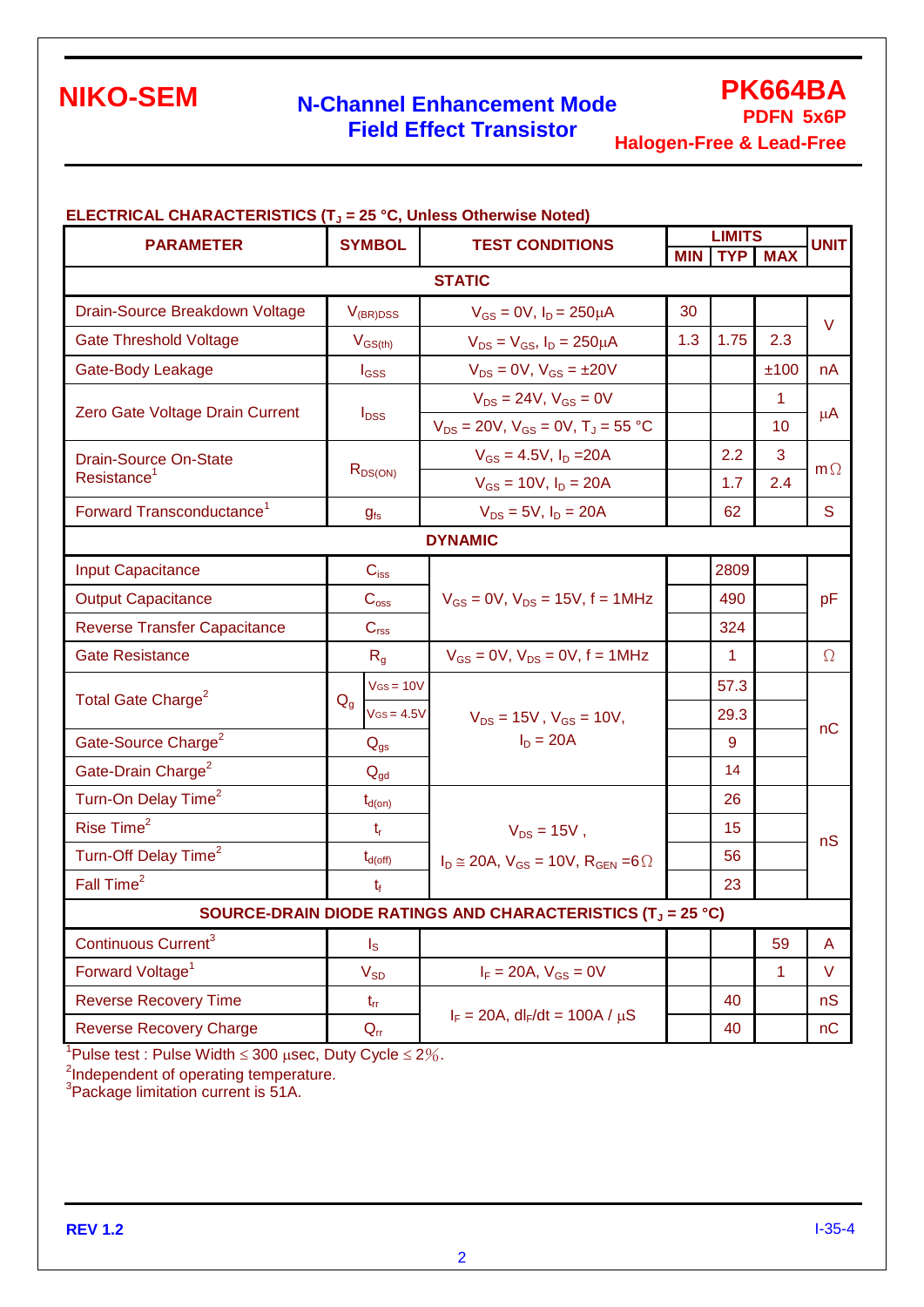### **N-Channel Enhancement Mode Field Effect Transistor**

**Halogen-Free & Lead-Free**

**PK664BA PDFN 5x6P**